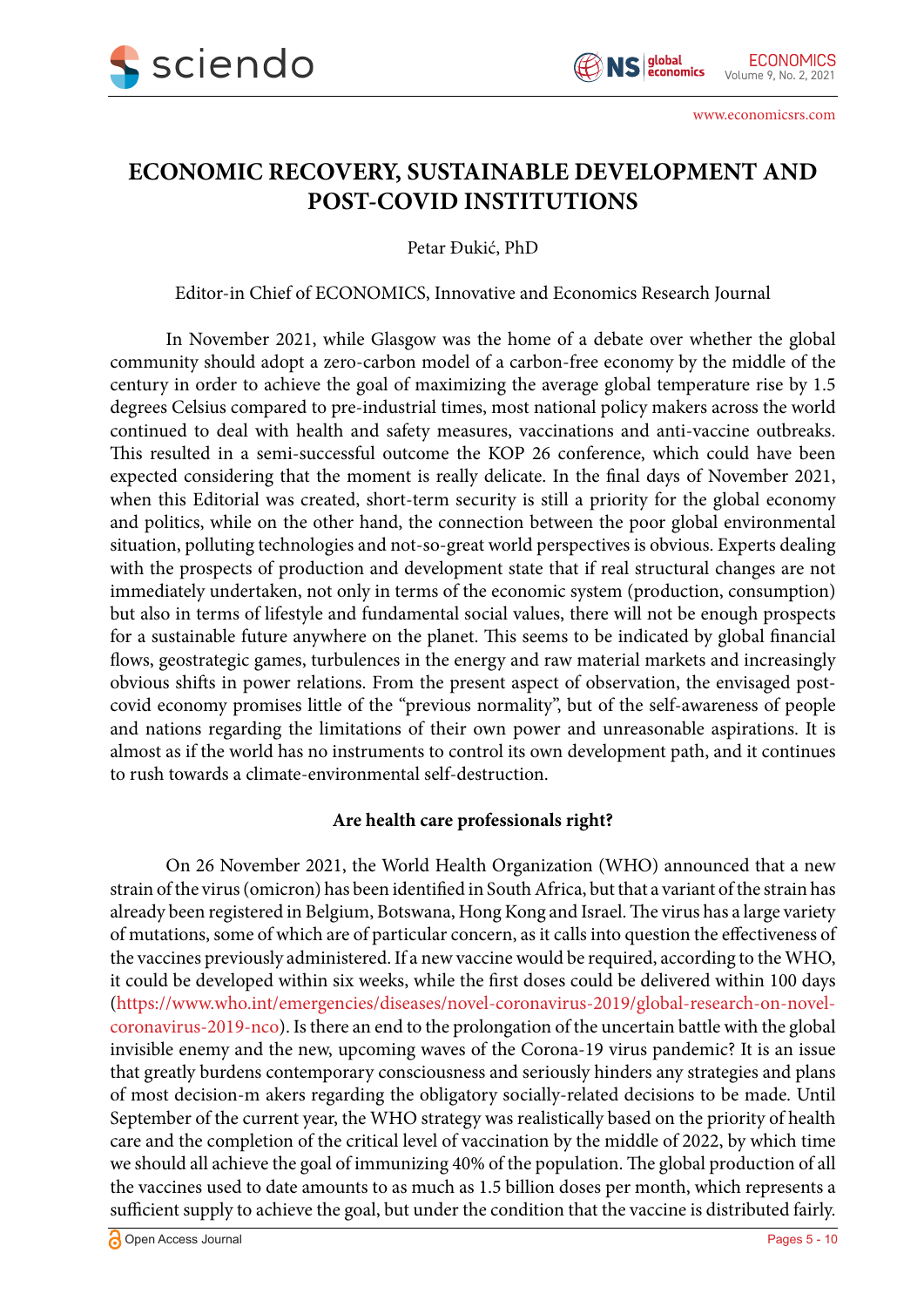There are no issues in manufacturing the vaccine, but in its distribution – as reported by the world's doctors within the WHO. In every both high-income, middle-income and low-income country, the vaccine must reach the at-risk groups as soon as possible. Furthermore: "*No one is safe from COVID-19 until everyone is safe*", which is why we must vaccinate health workers and high-risk groups in every singly country at the same time to protect ourselves locally. The vaccine needs to be distributed and be "available both globally and immediately". This scenario of a, expertly meritorious, and hopefully, globally harmonized strategy, was not questioned in any of its parts by the appearance of new strains of the virus, but on the contrary, new strains would always confirm its validity. However, it remains questionable whether this scenario will be supported and implemented by the political institutions of the global community.

#### **Post-Covid Risks**

On the other hand, an open and unforeseeable room is left for creating different strategies for the development of the global economy and politics, for the simple reason that no one can be satisfied in advance with the relative developmental consequences of the pre-Covid period. The types and structures of national economies, their relative positions and interests, possession of natural resources, urbanization trends, deforestation, marine and ocean pollution, global warming, and even migration problems affect today's regional and national economies quite differently, albeit without exception in the long run. Those who expected that everything would change in terms of better understanding of people and nations, greater empathy and justice in their mutual relations once the pandemic is over, as always, were wrong. It turned out that the confrontation of global, national, interethnic, religious, social and other interests and groups, as well as new controversies and troubles point to a new rivalry between global forces and players. Migration, climate change, technological and social risks, terrorism and even anti-Covid strategies, with all of the consequences for the global economy, security, politics and development, remain bearers of uncertainty and risk in a world of conflicting interests and power. However, the following three major risks stand out in the purely economic sphere of the global future:

1. The first one would be *the energy crisis*, which is particularly evident in the exchanges of electricity, gas and crude oil in some regional markets. Although last year's oil market nearly collapsed (at some points oil had a "negative" stock market price), current trends in gas and electricity prices, particularly in highly energy externally dependent Europe, are more worrying than all of the other energy crises (mini-shocks) that have been occurring in the 21st century.

2. The second is *inflation*, which was generally not counted on as a hidden enemy of stability when creating crisis economic policies. This proved to be an enormous display of carelessness, rightly pointed out by some independent economists (**Vernon Smith**) and a new global circumstance, but an old enemy of the regular economy and business, accompanied by uncertainty regarding the predictability of prices and costs of production, labour, materials, raw materials and energy. Today, international financial institutions no longer propose what they generously advised to the economic policy makers in the previous year. Simply put, you can't borrow and share if you don't know if the borrowed funds will be repaid. "Helicopter money" from previous year will have to be replaced by monetary restrictions for many in this year. However, how will all of the above function in the conditions of a sharp rise in energy prices, primary food and production costs on that ground?

3. Ultimately, *climate change* and its consequences during the Covid crisis have been intensifying, and could even more significantly jeopardize economic returns, cash flows and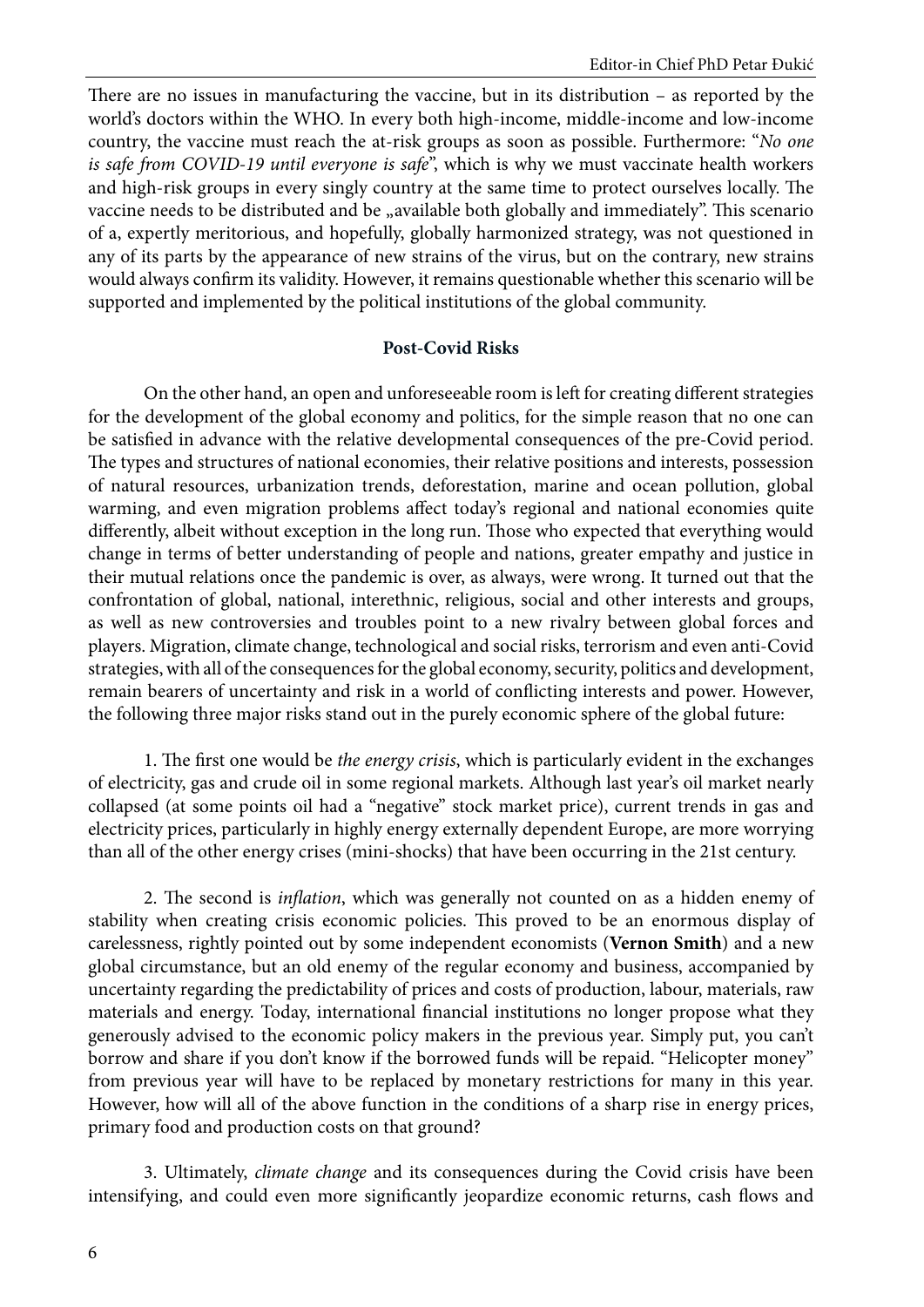even the economic perception of the future. The floods, fires, earthquakes, landslides, natural and technical disasters that followed the northern hemisphere last summer are more than worrying. Climate and planetary reactions will not wait for the end of COVID-19 crises and strategies.

Although the MF believes that inflationary tendencies will subside in the second half of the following year, given the uncertainties caused by virus mutations, inconsistencies in exit strategies both for climate, pandemics, energy, natural resources and even structural changes, not even that assessment cannot be taken as a definite and undoubtable. Is such occurrence conditioned by new (green) energy strategies and announced changes in the structure, the system of CO2 emissions trading or simply by increased demand for energy and raw materials on the world market, which always occurs after or when recessions occur? On the other hand, nothing is sustainable if there is no political agreement, action unity and synergy. On top of that, the world remains divided more than ever before. Today, four great forces clearly stand out on a worldwide scale, the USA, the EU, China and Russia. Each of them entails dozens of dependent small nations, their interests and strategies, such as debts, imbalances, financial instability, energy dependence, natural disasters, migration.

### **Economic recovery - but of what kind?**

Despite everything, in light of the short-term economic outlook, the world has somehow found itself in a "new normality" and is ending the calendar year 2021 with the prospect of the global economy growing by nearly 5%. If this data (IMF estimate) is related to last year's stagnation of -3.1%, it would mean that despite the fact that the pandemic has not been overcome, the world economy is overcoming the economic consequences of the health and security crisis and should exit recession by the end of the current year. As for developed countries, which registered a drop of 4.5% last year, a growth of 5.2% is projected for the current year and 4.5% for the next one. The USA, which had a decline of 3.4% last year, will increase by 6% this year and by 5.2% next year. The fast-growing large economies of China and India are a particular case. China, despite being the first to wage a major secret war on the virus, even registered a growth of 2.3% last year, while according to IMF projections, it should register growth of up to 8% in the following one, and up to 5.6% in 2022, while India after dropping by 7.3% in 2020, it is up 9.5% this year and can expect growth of 8.5% next year. Following the last year's drop of 3%, Russia will overcome the recession this year, as its GDP will grow by 4.7% (https://www.imf. org/en/Publications/WEO/weo-database/2021/October). It is as if the Eurozone has suffered the most during the COVID-19 crisis. Its economy fell by 6.3% in 2020, while the growth of 5.1% is expected this year. In the current year, the majority of European economies will remain in the zone of having their GDP lower than the level from 2019, as their growth rates are on average lower than the rates of GDP reduction in the first year of the Covid crisis. Based on these data, a rather uncertain conclusion could be made that the Covid crisis is over and that things will start moving in the right direction in the following year, towards the global conjuncture and towards sustainable growth in the conditions of complete normalization.

However, it seems that we are still quite far from it, on the account of several reasons:

- The first one being, as mentioned at the very beginning, *a new uncertainty regarding the end of the pandemic*, the behaviour (mutation) of the virus, as well as possibly some new measures that could affect economic and social life;

- The second would be *the disagreement of key global players as well as the world community* as a whole on the necessity for structural change and the adoption of the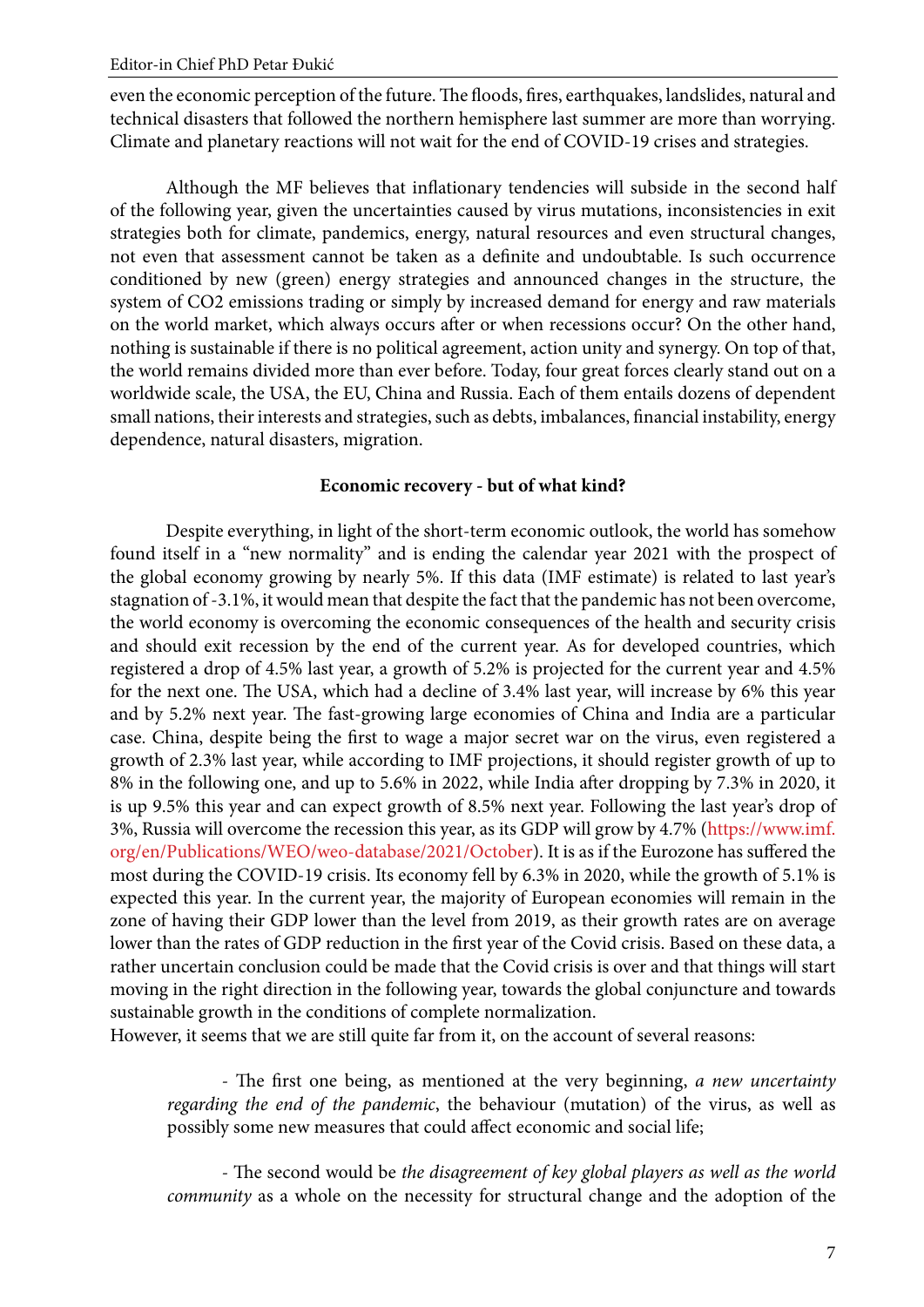concept and goals of the climate economy. By climate economy we mean the harmonized orientation of the economy, economic policy and business towards the goals of long-term control (prevention and mitigation) of climate change;

- The third is *the insufficiently institutionally harmonized functioning of the global community of nations*, in confronting not only the current but also the newly occurring crises. This is clearly demonstrated through UN climate actions and strategies, energy transition commitments and directions, ecologically harmonized green strategies and green sectoral transitions of the economy (industry, transport, housing, agriculture, water protection and ecosystems), not to mention the increasing level of inequality, but also of demographic, social and technological challenges.

None of the above seems certain yet. Despite the fact that an ever-increasing number of intellectuals, scientists and young people across the world expect exactly that from their governments - to make the future of the planet and humanity more certain. This was demonstrated to us by the teenage generation and the new pressures of the manifestation of the young and the "greens" in Glasgow (that very same Greta Thunberg, again). However, governments are normally guided not by the attitudes and interests of intellectuals and the chances of the youth and the youngest ones. After all, the latter do not even vote in the elections. Governments predominantly prefer "pure economy" arguments.

#### **Misconceptions about "pure economy" and revitalization of sustainable institutions**

Formally speaking, the world economy has already come out of recession this year. The current year's economic growth is likely to be higher than last year's decline. Many fastgrowing and large economies, as well as those that have had a more distinct decline than the average, will have slightly higher growth rates ( [https://www.imf.org/en/Publications/WEO/](https://www.imf.org/en/Publications/WEO/Issues/2021/10/12/world-economic-outlook-october-2021) [Issues/2021/10/12/world-economic-outlook-october-2021\)](https://www.imf.org/en/Publications/WEO/Issues/2021/10/12/world-economic-outlook-october-2021). All in all, it seems as if the Covid crisis, from a purely economic perspective, has been overcome. A version of the conclusion would be that such scenario is sufficient, as even with the new normality, there are economic preconditions for overcoming any crisis or delay, including health and safety ones, and ultimately speaking, environmental ones. Economic growth and environmental protection are still often perceived as extreme opposites between which there is no "middle ground". The controversy between the goals and priorities of economic and technological development on the one hand, and the motives for preserving the natural environment on the other, has been ongoing since the beginning of time, and has escalated since the beginning of the industrial era (mid-13th century), only to reach its absolute peak in this period. However, after everything that has happened to the Earth and to the people during the last century, it is questionable to consider a "clean economy" as an utmost and ultimate priority. Of course, an unbiased, multidimensional and multisectoral approach is necessary, as well as a re-harmonization and decent legislation. Development projects of any levels should be carefully, both professionally, environmentally and socially sensitively selected, while public policies should be changed in accordance with new scientific know-how and social awareness, where sustainable development requires a free, critical and fair information delivery, a more modern education and a higher general culture level. This may seem as a too extensive list of conditions, but otherwise it is not worth mentioning sustainable development. Today's polarization of the world and people into those who are consistent in the fight for a green or circular economy and those who would like to formalize the concept of sustainability, including the green economy, did not originate from ecological perception of reality, but from a wobbly integrity and trust in government. Similar to the crises of most social values caused